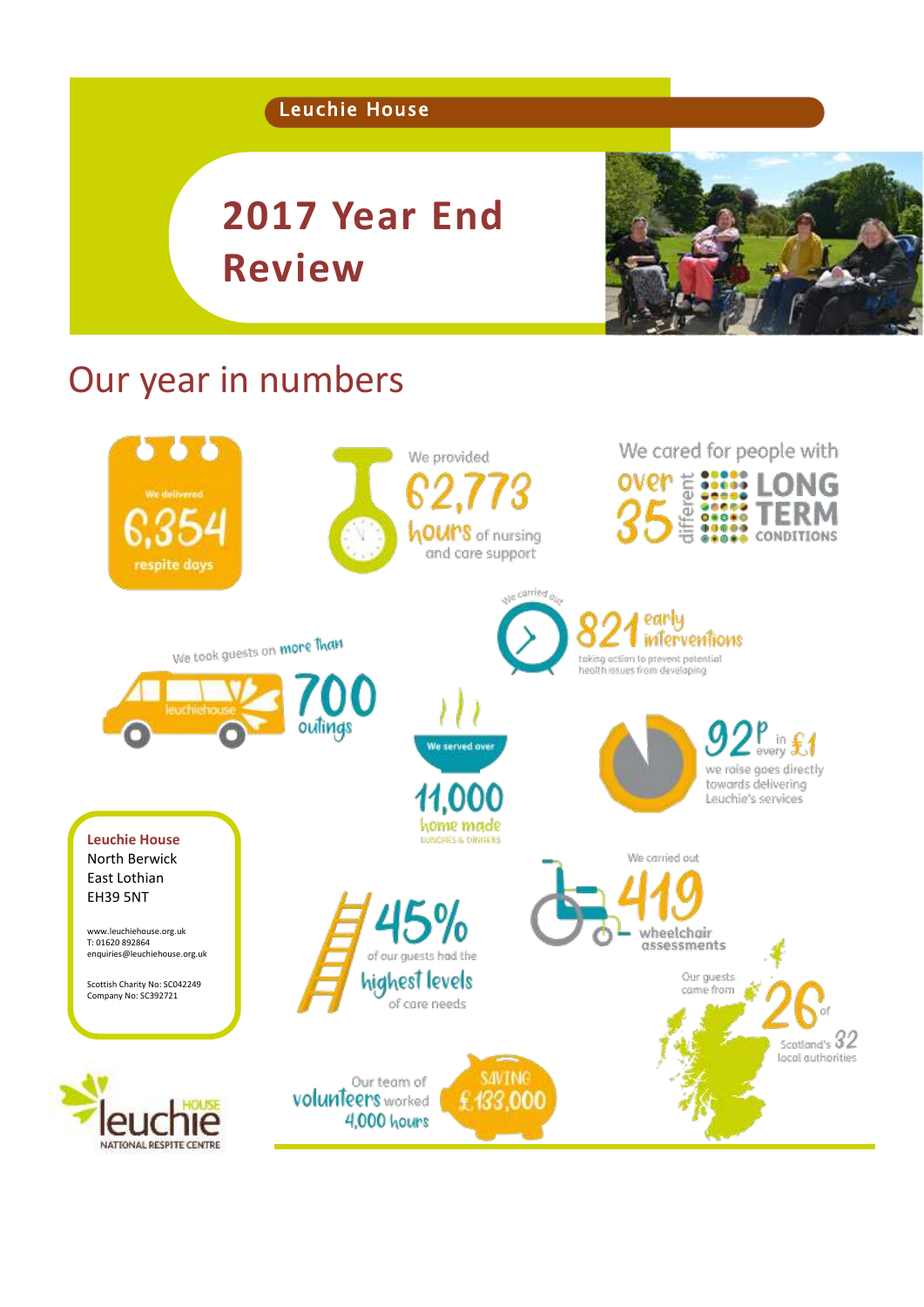*fabulous time there ….A welcome respite break for me and a wee break from the usual routine of looking after me for my husband."*  – Barbara, Leuchie guest 2017





# Message from the Chairman, Sir David Tweedie

In 2017 we were delighted to be able to give carers, families and people with long term conditions more breaks than ever before. Giving guests and carers the breaks they need to remain supported and continue in their caring roles remains our primary objective.

We work hard to make sure everybody has not only a break, but enjoys the quality experience we all would want for our loved ones, and the

confidence that their needs are being met. People need our support more than ever, and demand for our services is growing so we're proud to be having an impact on hundreds of lives each year.

We were disappointed with the results of our 2017 Care Inspection Report, but have been working hard to address the issues raised and have already seen an improvement in scores on re-inspection.

#### Our guests

In 2017, Leuchie provided more than 6,300 respite days across the short break and day respite services. This meant that for every guest we looked after, their carer also benefitted from a break too, doubling our impact.

Our guests came from 26 of the 32 Scottish local authority areas, and the unique Leuchie experience continues to attract people from outside of Scotland too as a number also travelled from other parts of the UK.

First time guests to Leuchie also increased to its highest number ever. Although new guests add demand to the operation, our aim is always to endure that all new guests have the right kind of experience that will convert them into returning guests of the future.

#### Our service

Person centred care remains at the heart of all we do. We want everyone to benefit from a respite break at Leuchie with the end goal being that guests and those who care for them feel rested and refreshed.

Our specialist nursing and care team worked tirelessly in 2017 to deliver more than 62,000 hours of care to people with 35 different long term neurological conditions. Some conditions come with a range of accompanying co-morbidity issues which results in very complex care needs.

Our complimentary physio service, provides additional support to our care team. The 821 assessments and early interventions undertaken in 2017 contributed greatly towards preventing potential health issues from becoming more serious. Our referrals back to wheelchair services, GPs and other health professionals help our guests to keep well and save valuable money in the prevention and deterioration in people's conditions, saving the NHS money in the long run.

Of course we could not do any of our vital work without our staff, volunteers, donors, partners and supporters. My thanks to all of you for your help this year, past, present and future.

### Fundraising

We enjoyed a major uplift in fundraising income in 2017 thanks to the Marvellous Midsummer Ball which took place in June and raised more than £160,000. Organised by the Caledonian Committee of fundraising ladies, all monies raised allowed us to purchase a brand new, purpose built minibus to enable us to take guests on outings in real style.

Other income streams also performed well, including income from other events, trusts and foundations, resulting in the highest income from fundraising ever since becoming independent.

Enjoying trips out and taking part in social activities remain high on each guest's wish list.

Socialising, making friends and having fun all contribute to the wellbeing effect enjoyed by Leuchie guests, and our Guest Engagement team provide a full and exciting programme.

Catering for all manner of dietary requirements and producing a varied and nutritious menu using locally sourced, seasonal ingredients continues, much to the delight of our guests and carers.

page 2